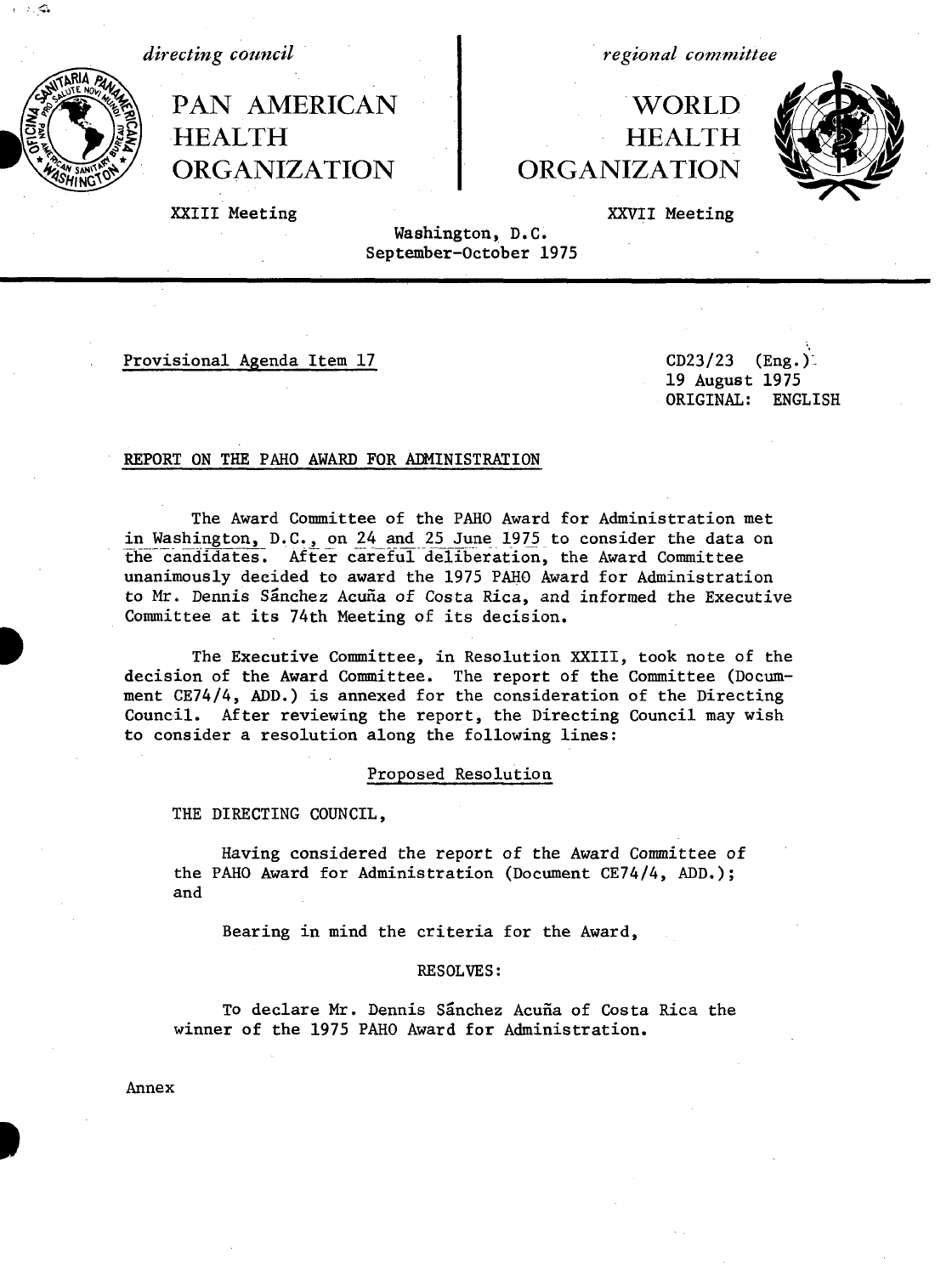executive committee of **the committee of** the executive committee of the executive committee of the executive committee  $\mathbf{a}$  (Eng.) *the regional committee* 

## PAN AMERICAN NORLD **HEALTH HEALTH ORGANIZATION ORGANIZATION**



74th Meeting Washington, D.C. June-July 1975

**t** l **,3**

Agenda Item 9 CE74/4, ADD. (Eng.) 27 June 1975 ORIGINAL: SPANISH

#### PAHO AWARD FOR ADMINISTRATION

### Report of the Committee Appointed for the PAHO Award for Administration

In pursuance of the decision taken by the Executive Committee at its 69th Meeting and of Paragraph A.7 of the Procedure for the Award of the PAHO Award for Administration, the members of the Award Committee, Dr. Raul Charles Leon (Argentina), Dr. Luis Alberto Valle (Bolivia) and Dr. Gaston. Deslouches (Haiti) met under the chairmanship of Dr. Gaston Deslouches on 24 and 25 June 1975 to consider the personal data on the candidates presented by the Governments of Costa Rica, Dominican Republic, Guatemala, Mexico, and the United States of America, and to exchange expressions and formulate observations thereon. The basic documentation for this discussion had been duly sent to the members of the Award Committee in advance, as laid down in the relevant regulations.

The work of the Award Committee was extremely difficult in view of the high qualifications of the candidates presented by the Governments, as judged from their personal history data, the work they are scheduled to carry out on behalf of the health service administration in their respective countries, and the impressive publications and other documents submitted for examination.

Nevertheless the Award Committee, constantly bearing in mind the intentions of the sponsor of the Award and the criteria laid down for granting it, unanimously decided, at its meeting of 25 June, to award the "PAHO Award for Administration, 1975" to Mr. Dennis Sanchez Acuña, of Costa Rica, whose work within the field of administrative management in the health sector of his country was felt to be in closest conformity with the spirit that prompted the establishment of the Award.